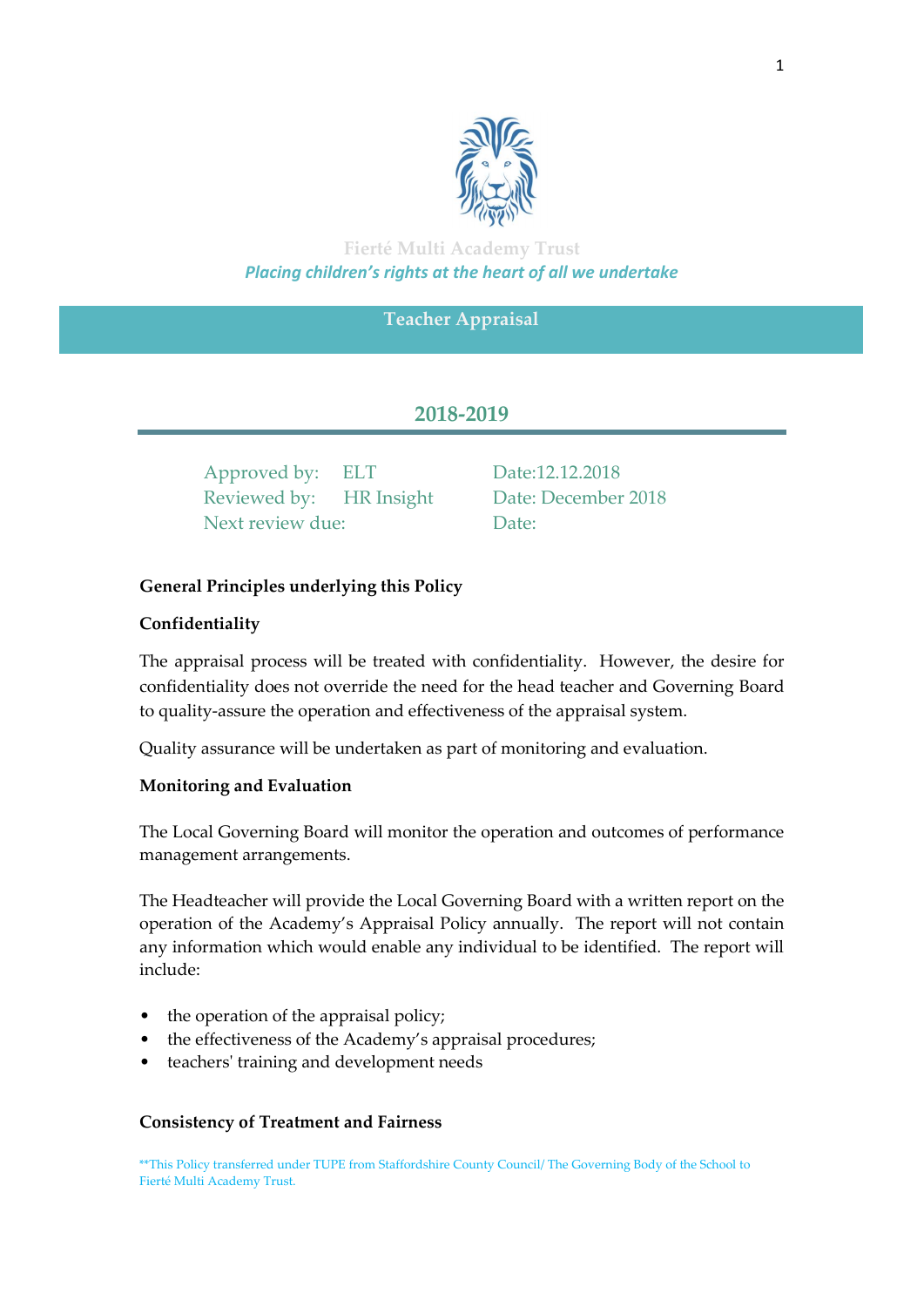The Local Governing Board is committed to ensuring that the appraisal process is fair and non-discriminatory. The Headteacher's report must confirm that the appraisal process complies with the Equalities Act 2010.

The Headteacher will also report on whether there have been any appeals or representations on an individual or collective basis on the grounds of alleged discrimination under any of the protected categories covered by the Equalities Act 2010.

## **Appeals**

At any point in the appraisal process teachers and Headteachers have a right of appeal in respect of application of the policy or any entry in their planning and review statements.

The grounds for the appeal will determine the relevant appeal process to be used.

## **Definitions**

Unless indicated otherwise, all references to "teacher" include the head teacher.

## **Delegation**

Normal rules apply in respect of the delegation of functions by governing boards and Headteachers.

# **Long Term Absence**

The objectives within the agreed appraisal may need to be adjusted if long term sickness absence or maternity leave affects the achievement or progress towards the appraisal objectives, and in such cases a review will take place.

## **Retention**

The Local Governing Board and head teacher will ensure that all written appraisal records are retained in a secure place for six years and then destroyed. The appraisee should retain his or her own copy for the same period.

## **Access to Documentation**

All staff will have access to documentation relating to Academy improvement and any other documents and procedures to which this policy relates.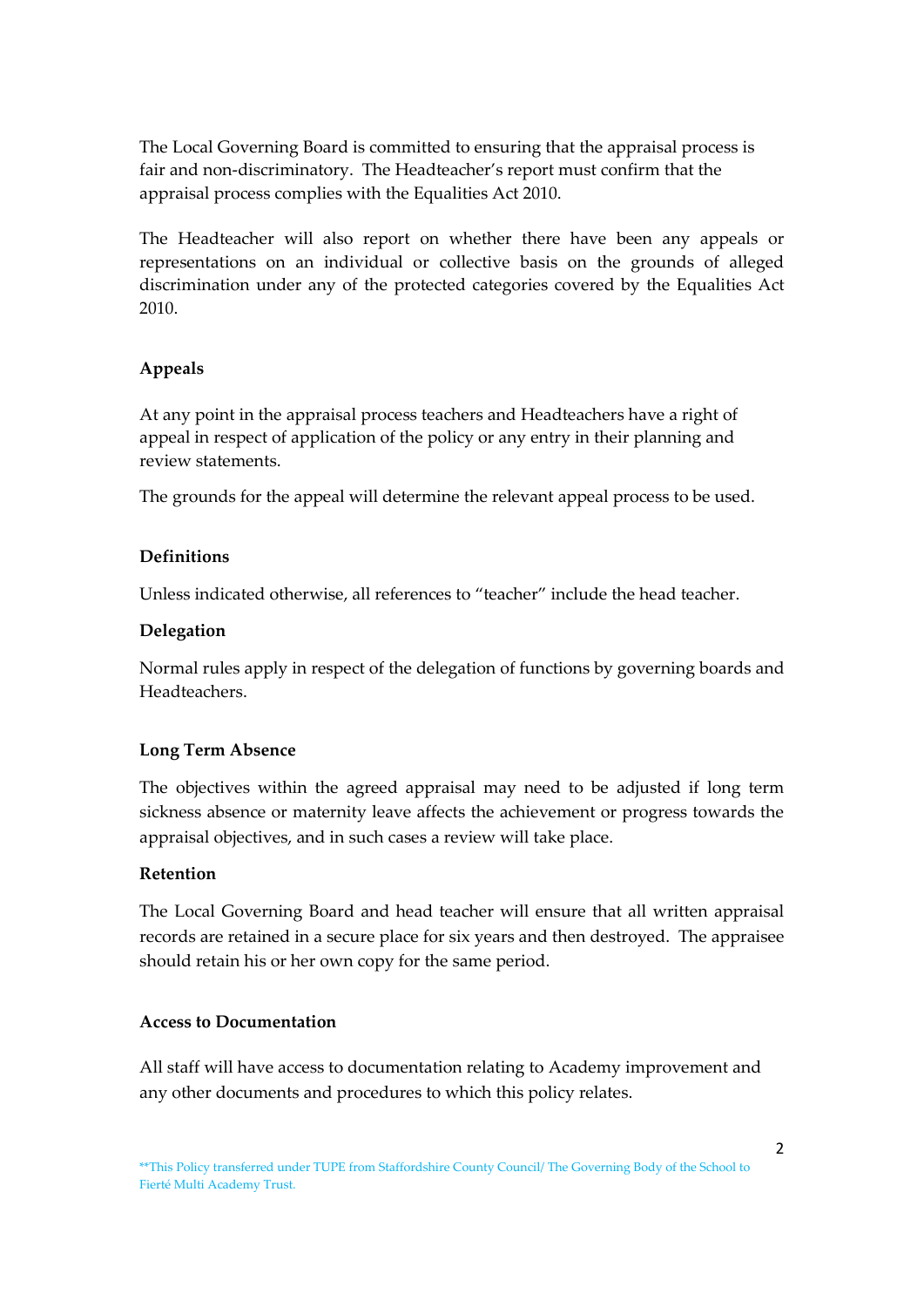# **Teacher Appraisal Policy**

# **1. Purpose**

- 1.1 This policy is in line with the provisions of the Academy Teachers Pay and Conditions Document [STPCD], statutory requirements and Teachers Standards.
- 1.2 This policy sets out the framework for a clear and consistent assessment of the overall performance of teachers, including the Headteacher, and for supporting their development within the context of the Academy's plan for improving educational provision and performance to enhance pupil achievement, and the standards expected of teachers.
- 1.3 Appraisal in this Academy will be a supportive and developmental process designed to ensure that all teachers have the skills and support they need to carry out their role effectively. It will help to ensure that teachers are able to continue to improve their professional practice through high quality CPD and to develop further as teachers.
- 1.4 This policy applies to the head teacher and to all teachers employed by the Academy or local authority, except those on contracts of less than one term, those undergoing induction (i.e. NQTs) and those who are subject to performance improvement procedures. The appraisal process will not be used as a substitute for informal programmes of support or counselling which should precede the initiation of the formal performance improvement procedure.
- 1.5 This policy will be used separately to performance improvement processes, please refer to Section 7.

# **2. The appraisal period**

- 2.1 The appraisal period will run for twelve months normally from  $1<sup>st</sup>$  October one year to 31st October the next year. These are statutory deadline, however, locally good practice is that the appraisal cycle is likely to run from 1st September one year to 31st August the next year.
- 2.2 Consideration needs to be given to how Academies pass over appropriate appraisal documents should a teacher leave [at any of the three points in the year] to enable the 'receiving' Academy to continue the teachers' appraisal
- 2.3 Teachers who are employed on a fixed term contract of less than one year will have their performance managed in accordance with the principles underpinning this policy. The length of the period will be determined by the duration of their contract**.**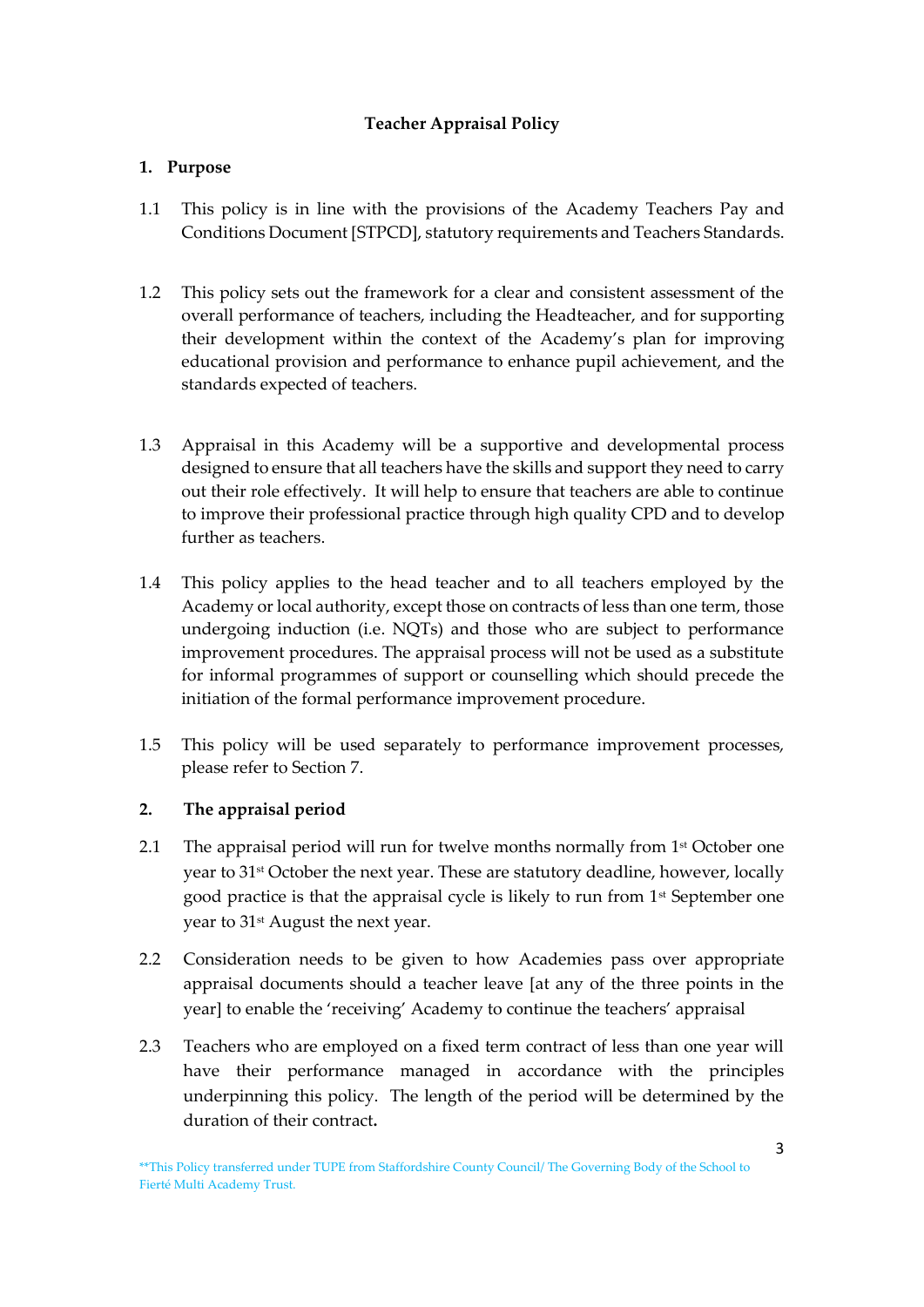## **3. Appointing appraisers**

- 3.1 The Headteacher will be appraised by the CEO, supported by a suitably skilled and experienced external adviser who has been appointed for that purpose.
- 3.2 Where a Headteacher is of the opinion that anyone appointed is unsuitable to act as his/her appraiser, s/he may submit a written request to the Trust Board, stating their reasons.
- 3.3 The Headteacher, after consultation, will decide who will appraise the other teachers. All appraisers of teachers other than Headteachers will have appropriate, relevant and current teaching experience. All appraisers should have Qualified Teacher Status and the appraiser will receive sufficient and appropriate training before undertaking the role. The appraiser should have equivalent or greater level of responsibility than the teacher he or she is appraising, and normally have line management responsibility. The designated appraiser must conduct all aspects of the review, including pay recommendations of teachers who are eligible. Where it becomes apparent that the appraiser appointed by the head teacher will be absent for the majority of the appraisal cycle, the head teacher may perform those duties him/herself or delegate those duties to another teacher for the duration of the absence.
- 3.4 Where possible, alternative appraisers will be offered to teachers where there is a genuine and valid reason or the appointed appraiser is not available due to long term sickness. This will be confirmed with the appraisee at the beginning of the process. Wherever practicable, an appraiser should ONLY have a maximum of four appraisees*.*

# **4. Setting objectives**

- 4.1 Objectives set will be Specific, Measurable, Achievable, Realistic and Timebound and will be appropriate to the appraisee's role and level of experience. Common objectives may be agreed to support Academy development plans.
- 4.2 The Headteacher's objectives will be set by the CEO after consultation with the external adviser and the Headteacher.
- 4.3 Numerical data requirements within an objective should be agreed when set to ensure the objective remains achievable and with a realistic consideration of any variation to this data. Objectives themselves should not be based purely on numerical targets and success should not be determined by meeting these.
- 4.4 Objectives for each teacher will be set before or as soon as practicable after, the start of each appraisal period**.** This will be quality assured by the Headteacher.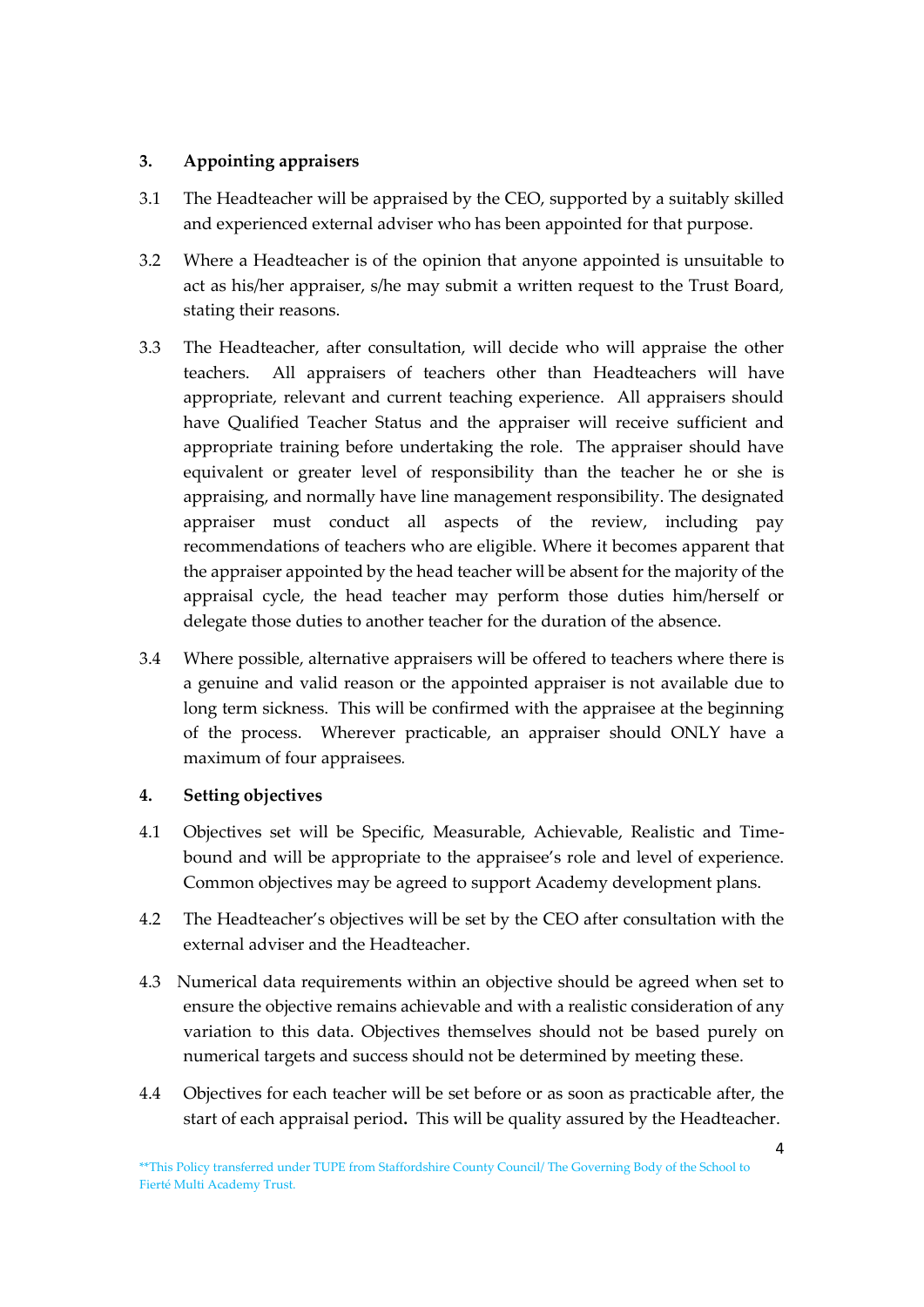- 4.5 The appraiser and appraisee will seek to agree the objectives but where a joint determination cannot be made the appraiser will make the determination. The appraisee may request moderation and should this be unsuccessful then the appraisee will be given the opportunity to append comments alongside their objectives. Each Academy must agree its own moderation process. Objectives may be revised by agreement if circumstances change.
- 4.6 The objectives set for each teacher will, if achieved, contribute to the Academy's plans for improving the Academy's educational provision and performance and improving the education of pupils at that Academy and take into account the professional aspirations of staff. No teacher will be given more than three agreed objectives: setting more than three agreed objectives can cause increased workload and be inconsistent with the Academy's strategy for achieving work / life balance for all staff.
- 4.7 Teachers' Standards (July 2011) provide the context in which, through professional discussions, objectives are set, CPD needs identified, success criteria defined and the nature and extent of any required observations planned. The Teachers' Standards should not be used as a checklist but should inform the setting of objectives. The Teachers' standards for the career stages across the Trust are detailed in Appendix 1. Before, or as soon as practicable after, the start of each appraisal period, each teacher will be informed of the agreed objectives against which that teacher's performance in that appraisal period will be assessed.
- 4.8 The agreed objectives will contain a description of what success may look like, be fully related to the circumstances in which the teacher works and it will be recognised that factors outside teachers' control may significantly affect success.
- 4.9 Setting more than three objectives, or for example using sub-targets, result in teachers experiencing unreasonable workload and pressure, making objectives more difficult to achieve. Therefore, other than in exceptional circumstances, no teacher will be given more than three objectives.
- 4.10 The appraiser will take into account the effects of an individual's circumstances, including any disability, when agreeing objectives. For example, this might include a reasonable adjustment to allow an individual slightly longer to complete a task than might otherwise be the case. When staff return from a period of extended absence, objectives may be adjusted to allow them to readjust to their working environment.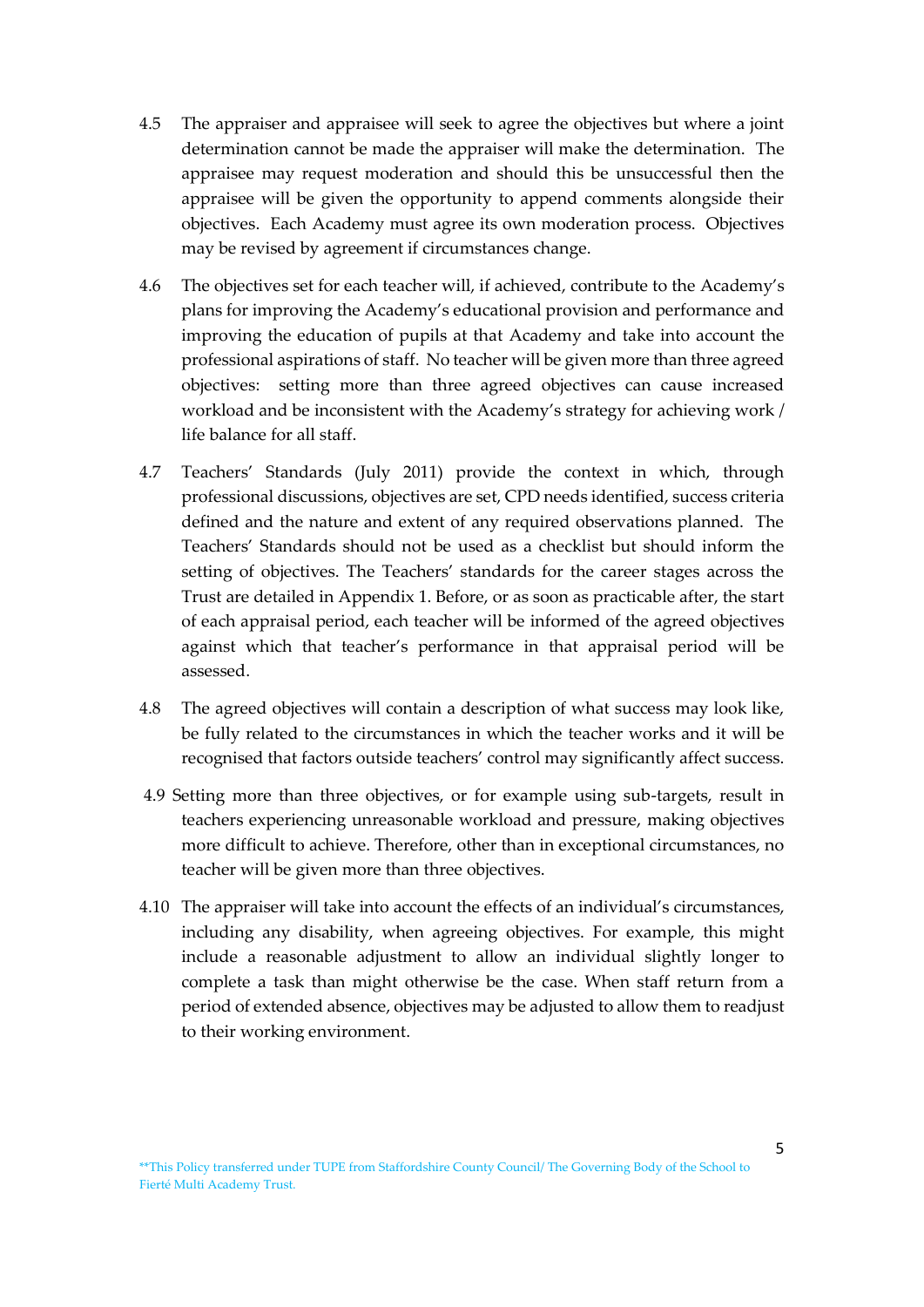## **5. Reviewing performance**

## **5.1 Observation**

- 5.1.1 This Academy believes that observation of classroom practice and other responsibilities is important both as a way of assessing teachers' performance in order to identify any particular strengths and areas for development they may have and of gaining useful information which can inform Academy improvement more generally. All observation will be carried out in a supportive fashion and follow the procedure as set out in Appendix.2*.*
- 5.1.2 The amount and type of classroom observation will depend on the individual circumstances of the teacher and the overall needs of the Academy. The total period for classroom observation arranged for appraisal purposes for any teacher will not exceed three hours per cycle having regard to the individual circumstances of the teacher. There is no requirement to use all of the three hours. The amount of observation for each teacher should reflect, and be proportionate to, the needs of the individual. Classroom observation will only be carried out by those with QTS.
- 5.1.3 Teachers (including the Headteacher) who have responsibilities outside the classroom should also expect to have their performance of those responsibilities observed and assessed.
- 5.1.4 In addition to formal observation for appraisal purposes, it is acknowledged that Headteachers or other leaders with responsibility for teaching standards are required to evaluate the standards of teaching and to check that high standards of professional performance are established and maintained. Processes and procedures for this are part of a whole Academy improvement strategy separate and distinct from the appraisal process. However observations being used for multiple purposes by agreement in order to restrict the number of observations being carried out.
- 5.1.5 Written feedback must be provided within five working days by the person who has undertaken the observation linked to the appraisal.

# **5.2 Development and support**

5.2.1 Appraisal is a supportive process which will be used to inform continuing professional development (CPD). The Academy wishes to encourage a culture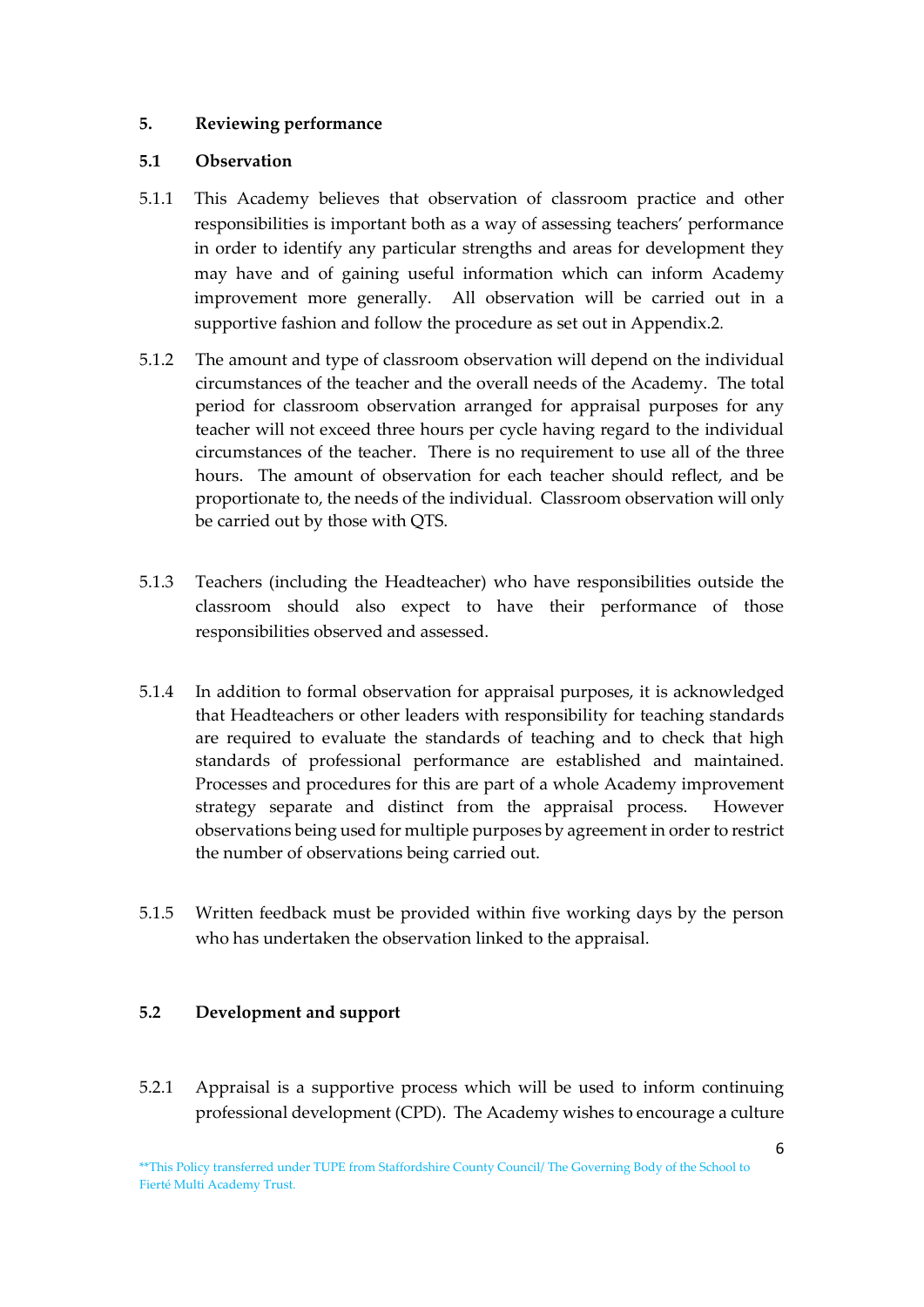in which all teachers take responsibility for improving their teaching through appropriate professional development. Professional development is an entitlement and will be linked to Academy improvement priorities and to the ongoing professional development needs and priorities of individual teachers.

- 5.2.2 Sufficient time, within directed hours, should be provided to enable the appraiser and appraisee to fulfill their statutory and contractual obligations.
- 5.2.3 The Academies' CPD Plan will be informed by the training and development needs identified in appraisees' planning and review statements.
- 5.2.4 The Local Governing Board will ensure in the budget planning that, as far as possible, appropriate resources are made available in the Academy budget for any development and support agreed for and with the appraisee at the planning and review meeting.
- 5.2.5 An account of the support and development needs of teachers in general, including the instances where it did not prove possible to provide any agreed CPD, will form a part of the head teacher's annual report to the Local Governing Board about the operation of the appraisal process in the Academy.
- 5.2.6 Teachers should not be held accountable for failing to make good progress towards meeting their objectives where the support recorded in the planning statement has not been provided.

#### **6. Feedback**

6.1 Teachers will receive constructive feedback on their progress towards the achievement of their appraisal objectives, e.g. following a lesson observation. Feedback should always be given in a supportive context highlighting particular areas of strength as well as any areas that need additional support in order to successfully meet their appraisal objectives. A written record on progress made should be kept of the date and key issues of any feedback and should form part of the appraisal documentation. Should either the appraiser or appraisee identify issues of concern an interim meeting may be called to discuss any support that is necessary to address the concerns.

#### **7. Relationship to performance improvement**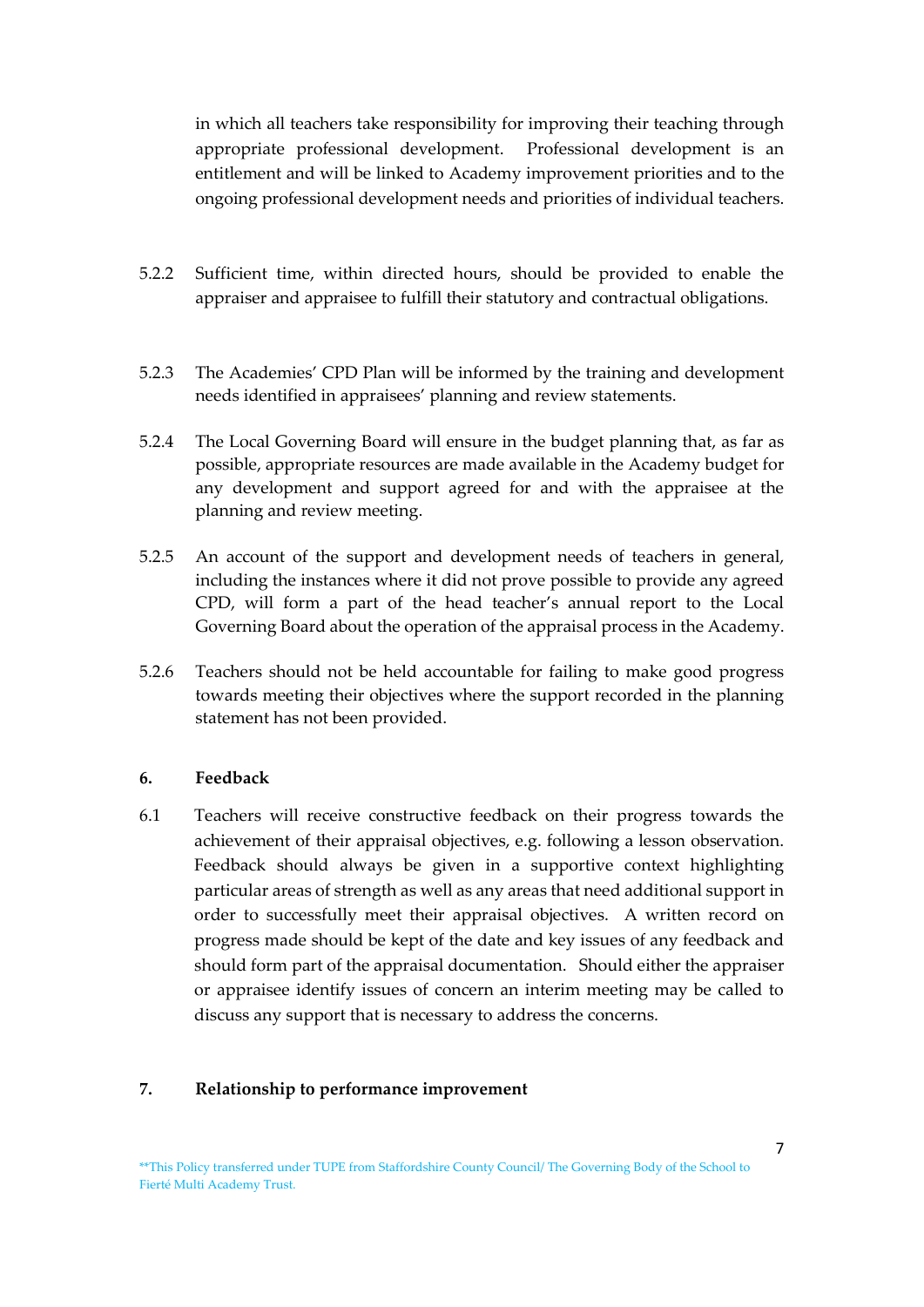- 7.1 *Performance Improvement considerations will be kept separate from appraisal processes and there should be an appropriate transition meeting/discussion between the two policy frameworks.*
- 7.2 Academies must not rely solely on the appraisal process as a trigger to consider a performance improvement procedure. Elsewhere this document has described the legitimate need for Academies to have a wider knowledge of the quality of teaching within their organisation. The appraisal process should inform that wider knowledge. There must be the recognition that poor performance issues can arise for a variety of reasons including being triggered by work related and non-work related factors. Once a decision has been made to proceed to performance improvement procedures the appraisal process is suspended.
- 7.3 Before embarking on a formal performance improvement procedure, the Chair of Governors/ Representative from the Trust Board (in the case of head teachers) or Headteacher (in case of other teachers) must be able to evidence that every aspect of support through the appraisal process and all other avenues has been exhausted and has failed to achieve the required improvements. Where it proves to be necessary to begin a performance improvement procedure with a member of staff, subject to this procedure, a formal meeting should be held to bring the Appraisal process to an end and give notice of the initiation of the performance improvement procedure.

## **8. Annual assessment**

- 8.1 Each teacher's performance will be formally assessed in respect of each appraisal period. In assessing the performance of the head teacher, the CEO must consult the external adviser.
- 8.2 This assessment is the end point to the annual appraisal process, but performance and development priorities may need to be reviewed at an interim meeting. Priorities may need to be reviewed if an appraisee's circumstances or responsibilities change. In such cases a written addition to the planning statement should be made. The appraisee, as previously, should be given the opportunity to add any written comments.
- 8.3 The whole process will have regard to what can be reasonably expected of any teacher in that position given the desirability of the appraisee and appraiser being able to achieve a satisfactory balance between the time required to discharge their professional duties and the time required to pursue their personal interests outside work. Priorities may need to be reviewed if an appraisee's circumstances or responsibilities change. In such cases a written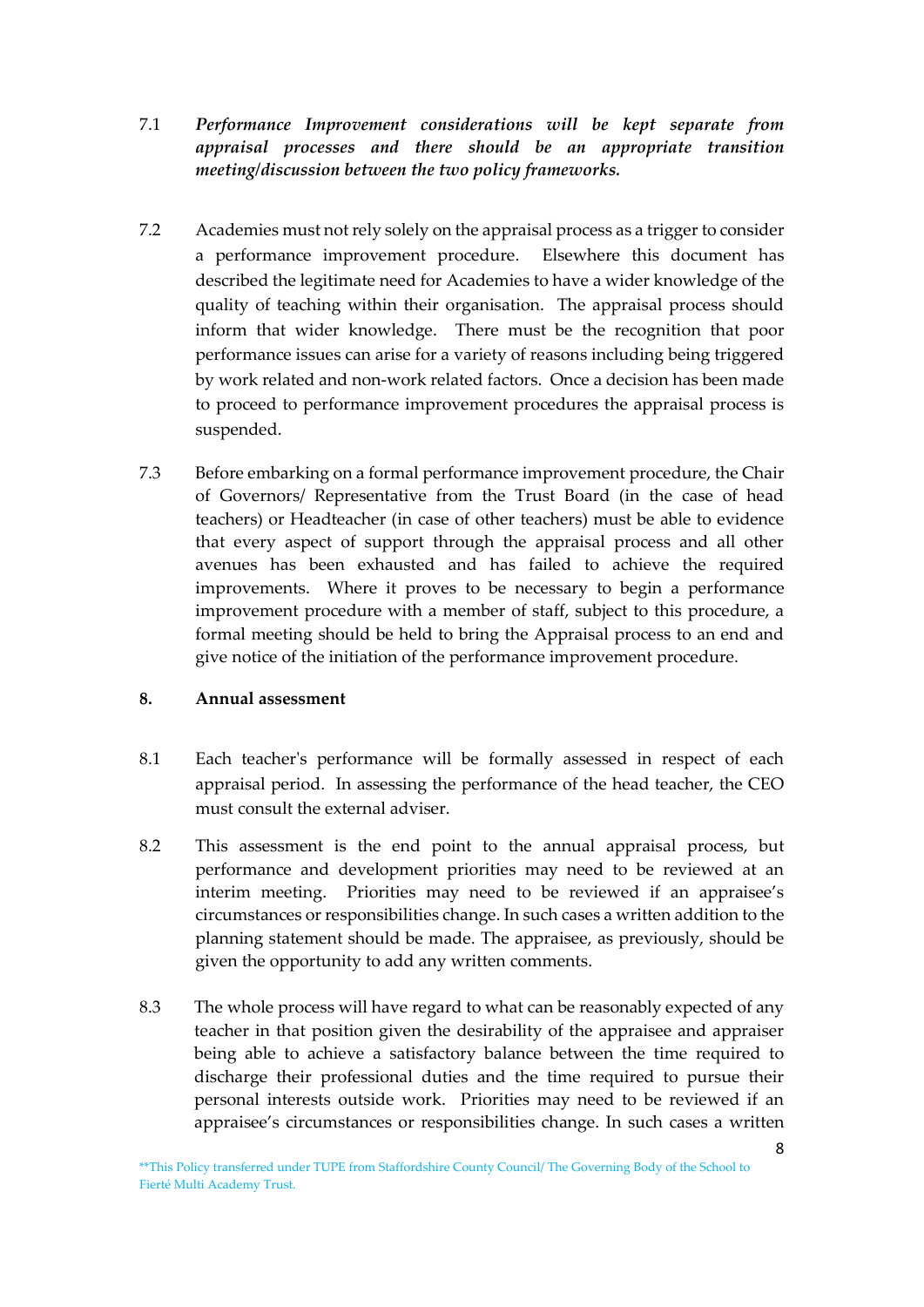addition to the planning statement should be made. The appraisee, as previously, should be given the opportunity to add any written comments.

- 8.4 The teacher will receive as soon as practicable following the end of each appraisal period – and have the opportunity to comment in writing on - a written appraisal report. In this Academy, teachers will receive their written appraisal reports by 31 October (31 December for the Headteacher). The appraisal report will include:
	- details of the teacher's objectives for the appraisal period in question;
	- an assessment of the teacher's performance of their role and responsibilities against their objectives and the relevant standards;
	- an assessment of the teacher's training and development needs and identification of any action that should be taken to address them;
	- a clear recommendation on pay.(NB Pay recommendations need to be made by 31 December for Headteachers and by 31 October for other teachers);
	- the requirement for Governing boards and Headteachers to consider how pay recommendations are related to the pay policy of the Academy (including the appropriate progression and ranges on the leadership pay spine), mindful that recommendations are made by a range of appraisers and that the process must be fair and equitable
	- A space for the teacher's own comments.
- 8.5 The assessment of performance and of training and development needs will inform the planning process for the following appraisal period.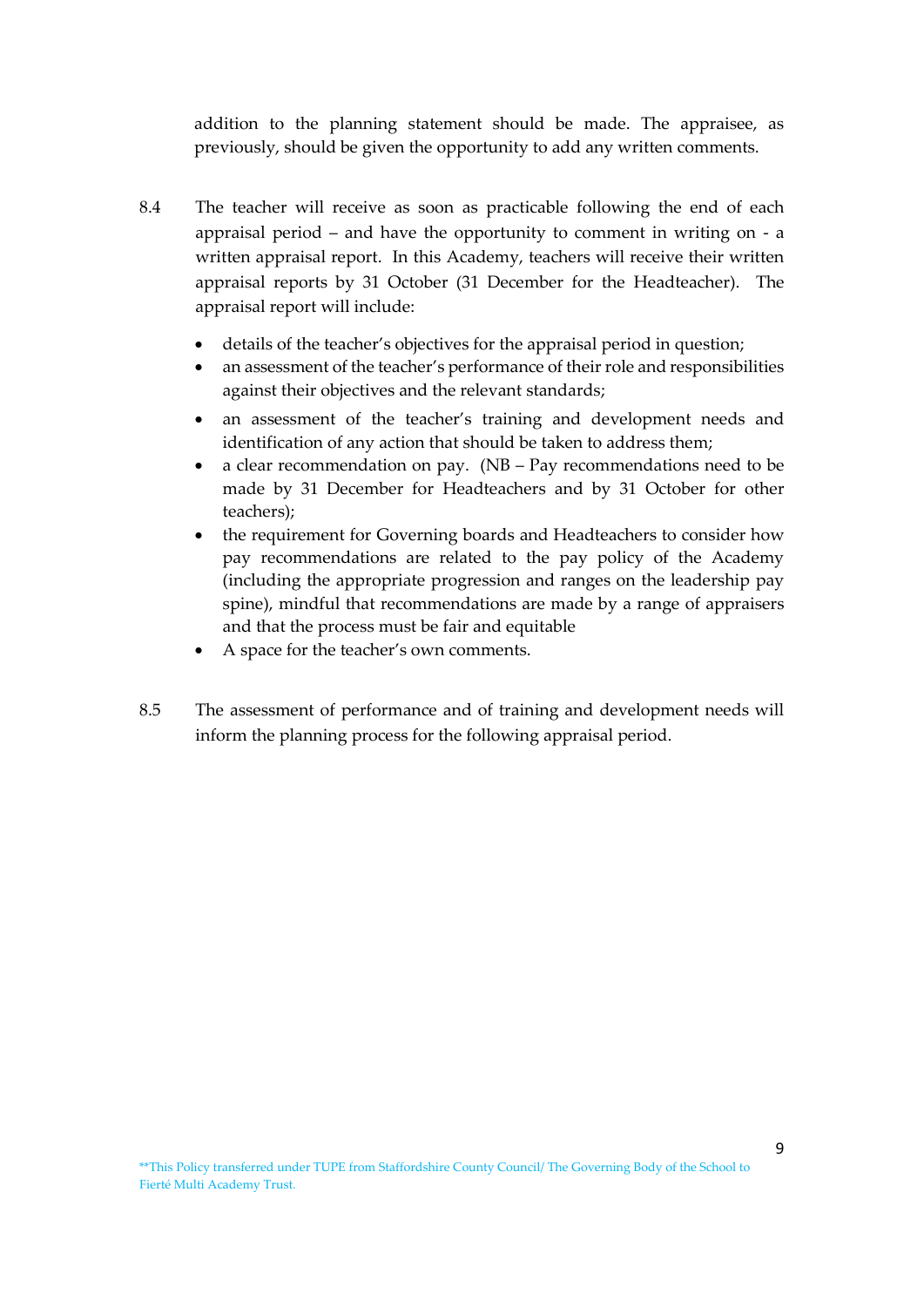*The Teachers' standards for the career stages at this Academy Appendix 1* 

*\*\** **The Teachers' Standards should not be used as a checklist but should inform the setting of objectives.**

Academies should identify the relevant standards for each area of professional practice and describe the level of professional practice for the appropriate levels within their Academy.

\*\*This Policy transferred under TUPE from Staffordshire County Council/ The Governing Body of the School to Fierté Multi Academy Trust.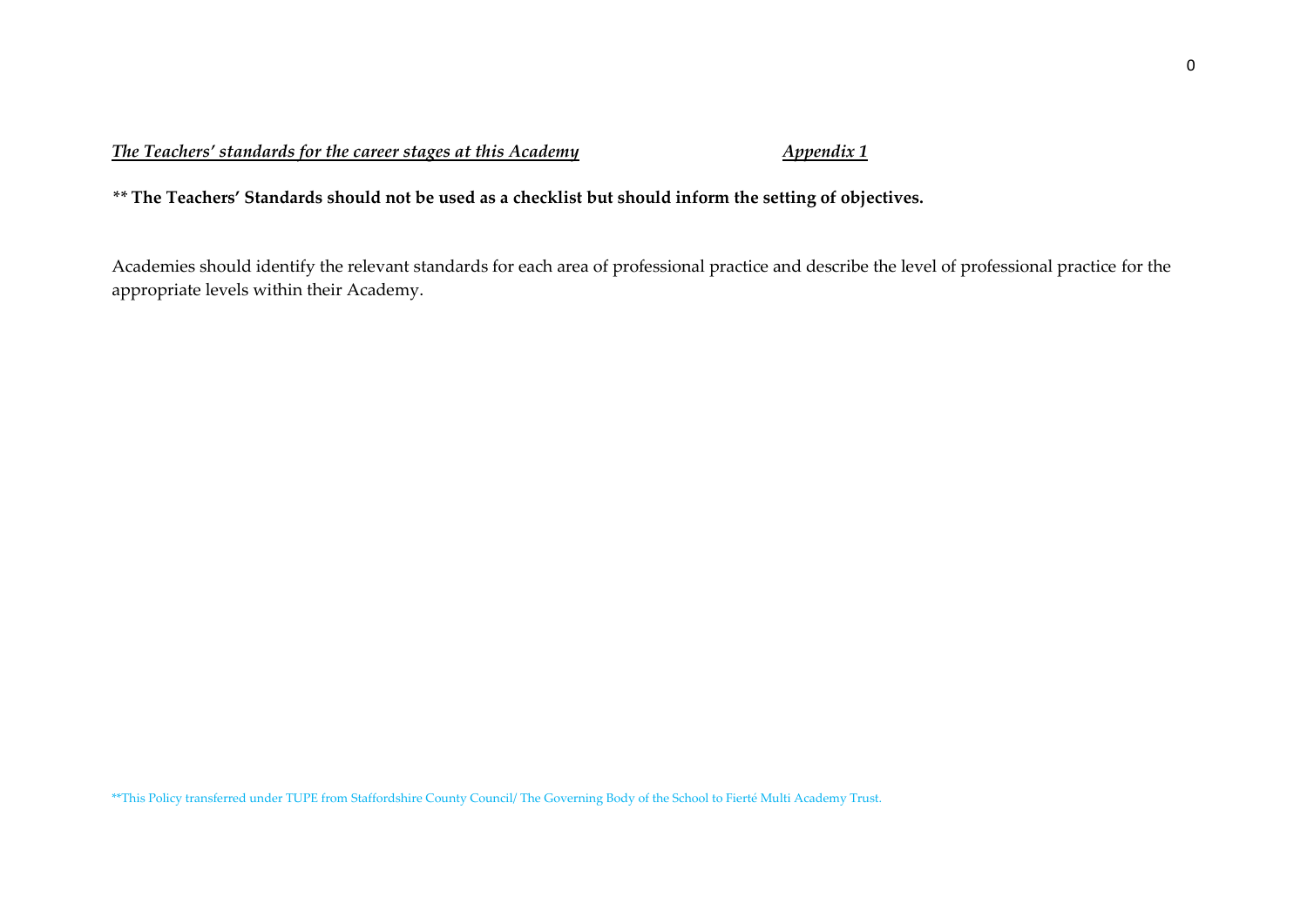# **Classroom Observation Protocol Appendix 2 for Appraisal Purposes**

The Local Governing Board is committed to ensuring that classroom observation is developmental and supportive and that those involved in the process will:

- carry out the role with professionalism, integrity and courtesy;
- evaluate objectively;
- report accurately and fairly;
- respect the confidentiality of the information gained and;
- seek to reach agreement in advance on how classroom observations are to be carried out.

The total period for classroom observation arranged for any teacher, for appraisal purposes, will not exceed three hours per cycle having regard to the individual circumstances of the teacher. There is no requirement to use all of the three hours. The amount of observation for each teacher should reflect and be proportionate to the needs of the individual.

In this Academy 'proportionate to need' will be determined in keeping with the following principles:

The arrangements for classroom observation will be included in the planning and review statement and will detail the amount of observation, specify its primary purpose, any particular aspects of the teacher's performance which will be assessed, the duration of the observation, when during the appraisal cycle the observation will take place and who will conduct the observation. Prior to the appraisal observation the context of the observation will be confirmed between the appraiser and appraisee.

Where evidence emerges about the appraisee's teaching performance which gives rise to concern during the cycle, classroom observations may be agreed in addition with those recorded at the beginning of the cycle subject to a revision meeting being held.

Information gathered during the observation will be used, as appropriate, for a variety of purposes including informing Academy self-evaluation and Academy improvement strategies in accordance with the Academy's commitment to streamlining data collection and minimising bureaucracy and workload burdens on staff.

In keeping with the commitment to supportive and developmental classroom observation those being observed will be notified in advance. All teachers should be given at least 5 working days' notice of the appraisal observation.

Classroom observations will only be undertaken by persons with QTS. In addition, in this Academy, classroom observation will only be undertaken by those who have had adequate preparation and the appropriate professional skills to undertake observation and to provide constructive oral and written feedback and support, in the context of professional dialogue

1

<sup>\*\*</sup>This Policy transferred under TUPE from Staffordshire County Council/ The Governing Board of the Academy to Fierté Multi Academy Trust.